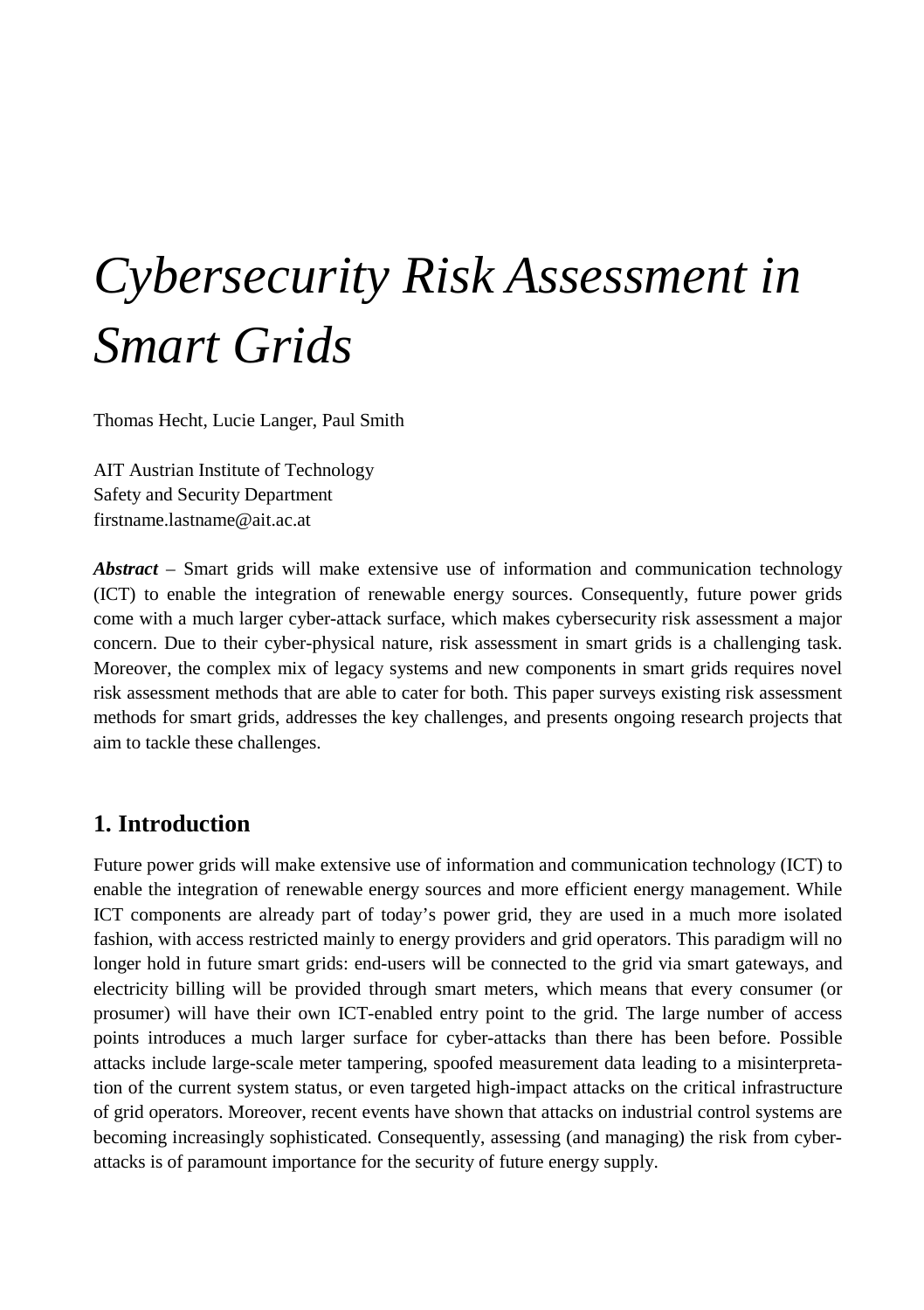Risk assessment in smart grids is a challenging task for various reasons. First and foremost, due to the cyber-physical nature of smart grids, ICT-focused risk assessment methods are not readily applicable, and safety aspects must be considered as well. Additionally, the complex mix of legacy systems and new components in smart grids requires novel risk assessment methods that are able to cater for both. This paper summarizes existing risk assessment methods applicable to smart grids, investigates the associated challenges, and summarizes ongoing research in this area.

## **2. Cybersecurity Risk Assessment**

The primary objective of cybersecurity risk assessment is to identify vulnerabilities and threats, and determine their impact. The outcome of the risk assessment should be used in the specification of security requirements and the selection of security controls for smart grid. Both top-down (e.g., use case analysis and smart grid functionality) and bottom-up (e.g., authentication and authorization at substations, key management, intrusion detection, etc.) approaches should be used to implement risk assessment [1]. Furthermore, existing risk assessment methods are divided into quantitative and qualitative approaches. Quantitative methods use metrics that represent the probability and impact of a threat. As this often proves to be a difficult and subjective task due to the shortage of reliable data on incidents, qualitative approaches are widely used instead, which may also be able to take advantage of other sources of information that are not readily quantifiable, such as threat graphs and game-theoretic models. The European Network and Information Security Agency (ENISA) maintains a repository of risk assessment standards, methods and tools [2].

While risk assessment has been defined to address information security in conventional ICT systems, risk assessment for smart grids is still in its infancy. For system stakeholders, utility providers, manufacturers and system developers, risk assessment for smart grid remains a huge challenge for several reasons: current risk assessment frameworks are mostly focused either on conventional ICT systems (e.g., BSI Baseline Protection [3]), or on traditional power grids (from NERC [4] or ISA standards [5]). Little consideration has been given to smart grids and their specific attributes. While risks for traditional ICT systems focus on the confidentiality, integrity and availability of information (mostly in that order), in industrial control systems and, more specifically, smart grids, operational reliability is of utmost importance, and the priority therefore is on availability, followed by integrity and confidentiality [6]. This means that cybersecurity risk assessment for smart grids must be combined with safety aspects.

A small number of frameworks address risk assessment for critical (energy) infrastructures. The *Guidelines for Smart Grid Cyber Security* developed by NIST (NIST-IR 7628) [7] provide a set of high-level recommendations applicable to the proposed smart grid architecture for the U.S. However, a general approach for assessing cybersecurity risks is not provided. NIST-IR 7628 and ISO 27002 have been the basis for a report on smart grid security by ENISA [8]. It provides a set of specific security measures for smart grid service providers, aimed at establishing a minimum level of cybersecurity. The importance of performing a comprehensive risk assessment before selecting appropriate measures is pointed out, but no specific methodology is recommended. The Reference Security Management Plan for Energy Infrastructure developed for the European Commission [9] is intended to provide guidance for operators of energy grids or components thereof, and contains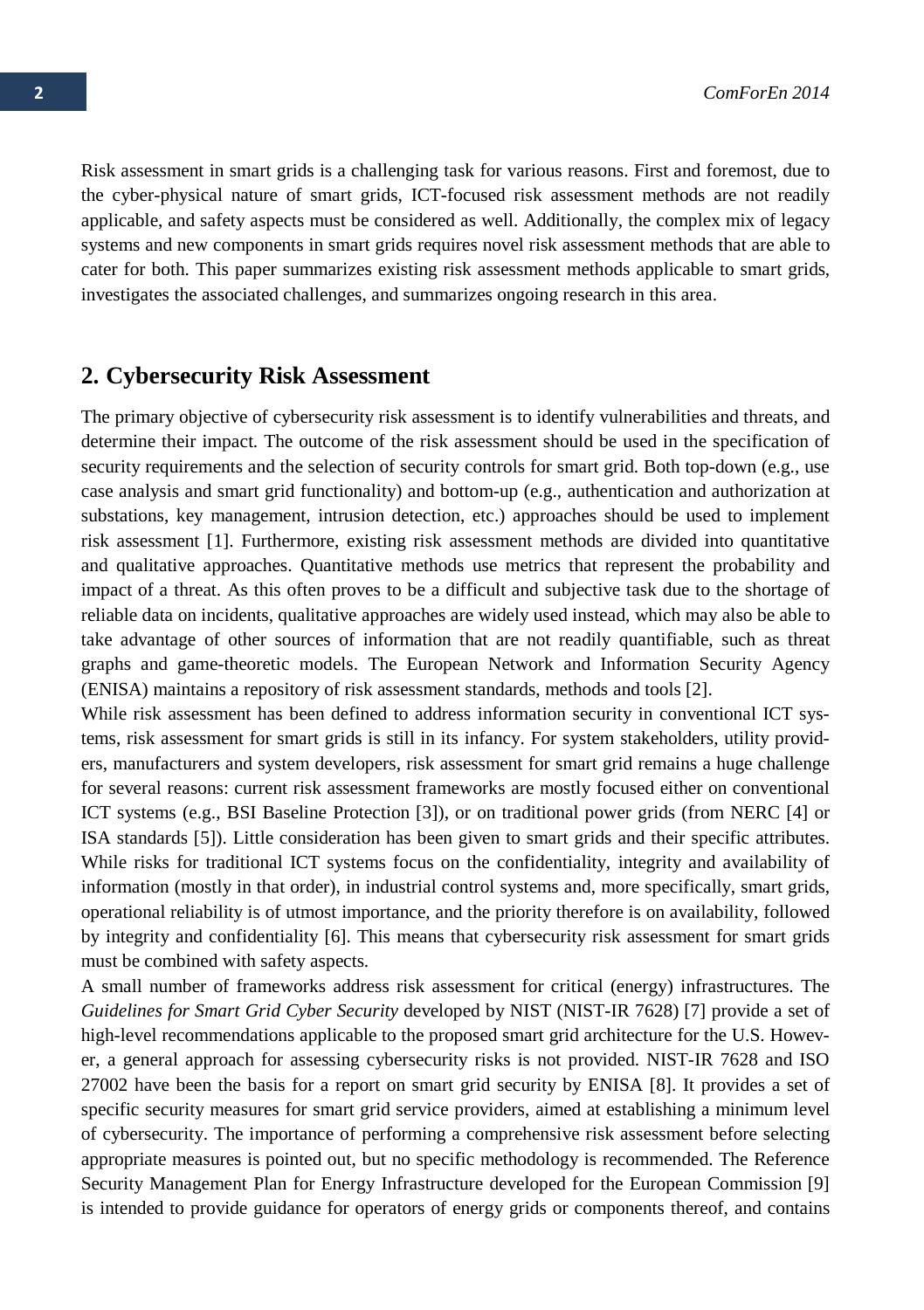recommendations on performing a risk assessment, based on the *Performance and Risk-based Integrated Security Methodology (PRISM)*. The European standardization bodies CEN, CENELEC and ETSI have issued a report on *Smart Grid Information Security (SGIS)* [10, 11] addressing cybersecurity and risk assessment in smart grids in response to the M/490 Smart Grid Mandate by the European Commission. It defines five *SGIS Security Levels* to assess the criticality of smart grid components by focusing on power loss caused by ICT systems failures. Moreover, five *SGIS Risk Impact Levels* are defined to classify inherent risks of smart grid assets. The risk assessment proposed by SGIS takes a clean-slate approach, assuming a future smart grid with no security controls in place. Consequently, this approach does not reflect the way that smart grids are being deployed, in which the present power grid undergoes an incremental transformation into a smart grid. Thus, a practical cybersecurity risk management approach must be able to deal with a complex combination of legacy systems and new technologies, which is only one among many challenges.

### <span id="page-2-0"></span>**3. The Challenges of Risk Assessment for Smart Grids**

In this section, we summarize a number of the key challenges associated with conducting a risk assessment for the smart grid. Some of these challenges exist in others contexts for different types of system; however, implementing a risk assessment in the smart grid is particularly difficult as all of these challenges are present.

#### **3.1 Managing Safety and Security Risks**

Cyber-attacks to an electric power grid have the potential to result in safety-related incidents, i.e., those that could result in a loss of life. For example, data injection attacks may be used to change measurement values of some devices, in order to hinder the operation of the grid [12]. Further challenges include data integrity attacks [13], which have the goal of inserting, changing or deleting data in network traffic, so that a management system takes incorrect decisions. Arguably, such attacks could result in safety-related incidents if they lead to the unsafe usage of plant equipment, for example. In the safety domain, a number of analysis techniques have been applied by the community for a number of years. Examples of these include the Hazard and Operability (HAZOP) [14] and Failure Modes and Effect Analysis (FMEA) [15] techniques, which can be used to identify hazard scenarios and the failure modes and their effect on a system, respectively. Similarly, in the security domain, a number of techniques exist for threat and vulnerability analysis, including Microsoft's STRIDE method [16] and attack trees [17]; the latter being very closely related to fault tree analysis [18], which is commonly used for safety analysis. Whilst these two classes of analysis methods are mature, their combined use to understand the safety-related incidents that could emerge from cyber-attacks is still in its infancy.

#### **3.2 Analyzing Cyber-physical Risks**

Closely related to the issue of safety in the smart grid, are the challenges associated with analyzing cyber-physical risks. The fact that the smart grid is a cyber-physical system has two major implications for risk assessment: *(i)* in addition to the cyber threats and vulnerabilities that must be consid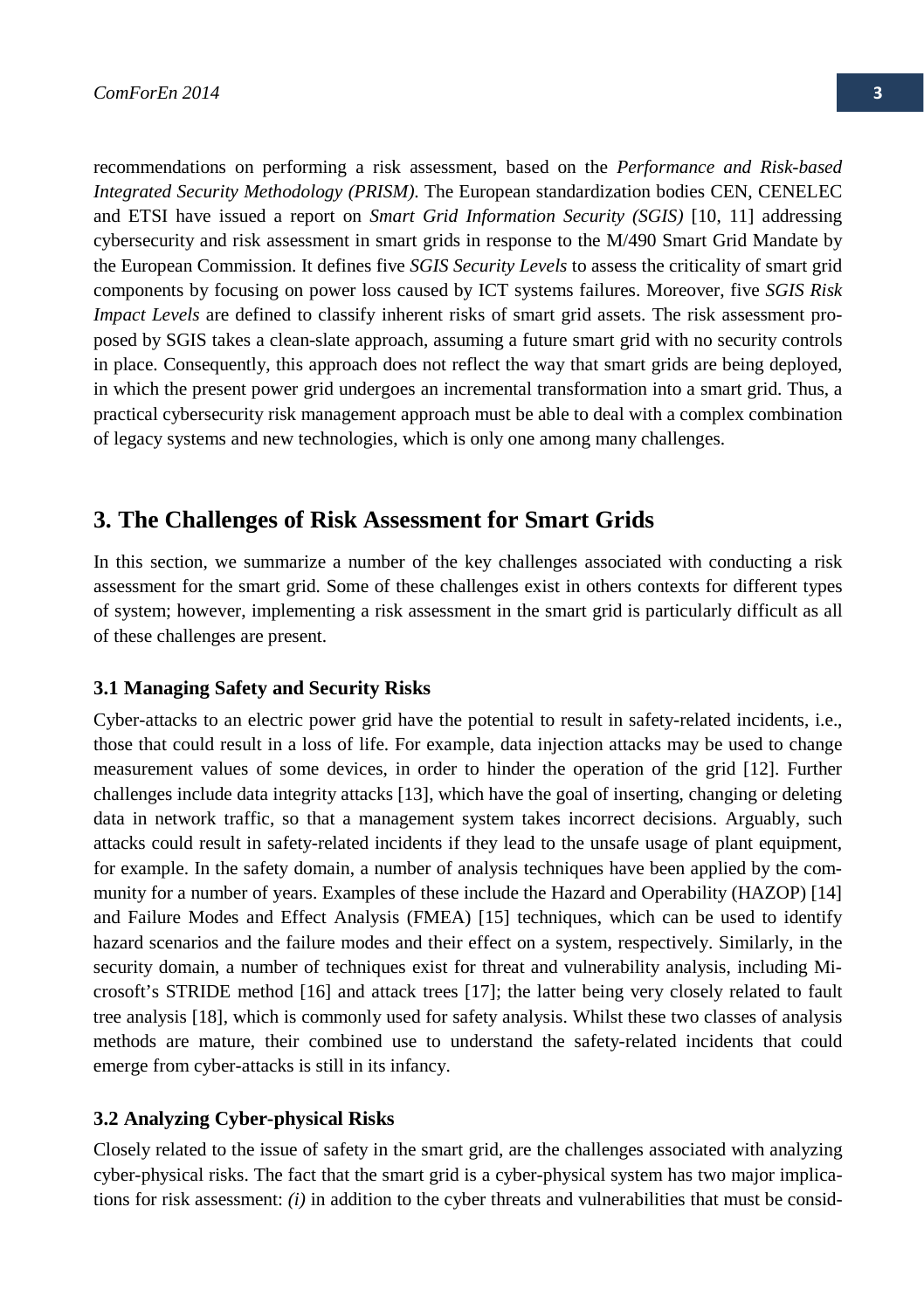ered, physical risks must also be assessed – this both increases the number of scenarios that have to be assessed and introduces the challenge of understanding the relative importance of cyber versus physical risk; and *(ii)* the physical impact of an attack must be assessed, e.g., in terms of disturbance to energy supply, which can be particularly difficult to determine for cyber-threats. For instance, it is not readily apparent what effect cyber-attacks, such as a Denial of Service attack to a part of a smart grid's ICT infrastructure, could have on the physical operation of a grid – we anticipate this to be somewhat limited currently, as ICT services play an ancillary role, but this may change in the future as it is introduced to support increasingly critical functions of a grid.

#### **3.3 Understanding the Risks to Legacy Systems**

The future smart grid will consist of existing *legacy* systems and new ones that, for example, implement novel control mechanisms. In this context, it may be beneficial to examine the security risks associated with new smart grid sub-systems when they are architectural concepts – for example, such an analysis at design-time can ensure secure architectural decisions are made. Examining this combination of legacy and new systems should be catered for when carrying out a risk assessment for the smart grid. For example, specific processes should be defined that support the architectural analysis of conceptual smart grid components that, e.g., identify topological vulnerabilities.

Alongside these forms of analysis, concrete threat and vulnerability assessment can be undertaken, e.g., via penetration testing, to understand the implementation-based risks that are related to legacy systems. However, it is widely understood that legacy industrial control systems can be fragile when subjected to active vulnerability scanning, which can result in the need for manual procedures, thus increasing the complexity of smart grid risk assessment. Similarly, the limited possibilities to perform active security tests may require expensive testing facilities that represent copies of the operational infrastructure, or limited passive tests being realized that are based on eavesdropping communication, for example.

Additionally, the impact on legacy systems from the introduction of new ones must be assessed, and vice versa. In some cases, the different technologies may not interact, e.g., because they use different protocols. When they do interact, there may be unclear security outcomes because of poorly documented legacy systems – such risks may be challenging to evaluate.

#### **3.4 Complex Organizational Dependencies**

The power grid is a complex system, which in the liberalized European energy market involves a number of different organizations, including Energy Producers, Transmission System Operators (TSOs), Distribution System Operators (DSOs), and Energy Suppliers. The smart grid has the potential to add more organizations such as telecommunications providers and cloud service providers, e.g., to support the implementation of an Advanced Metering Infrastructure (AMI). Energy customers in the smart grid have a potential role as an energy producer – operating their own equipment – potentially as part of a community of virtual energy producers. Additionally, a diverse range of equipment suppliers and solutions providers can be drawn upon to implement different sub-systems of the smart grid. This complex web of organizational dependencies and responsibilities has the potential to make risk assessment and management very challenging. For example, assessing the risks associated with third-party services and solutions is difficult, because of a lack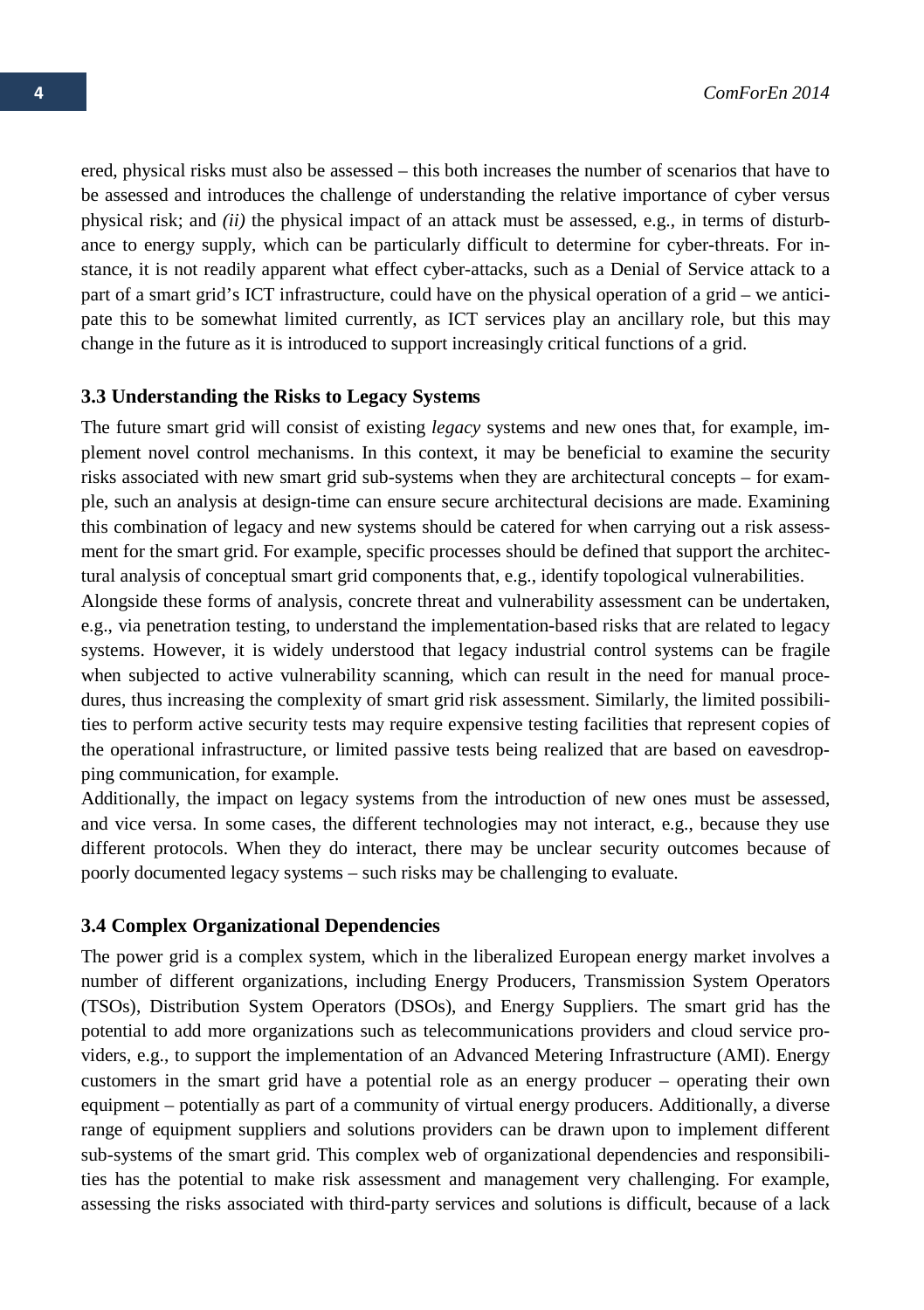of transparency. It is widely understood in the ICT sector that organizational boundaries are breaking down, making risk assessment problematic – the use of third-party cloud services by companies is a good example of this phenomenon. With the widespread use of ICT solutions in the smart grid, these problems become inherent. Also, determining which organization is responsible for accepting the risk burden can be difficult.

#### **3.5 Understanding Cascading Effects**

The smart grid is a combination of ICT systems that are interconnected via communication networks, which support an underlying grid infrastructure. Incidents in each of these sub-systems of a smart grid have the potential to cause cascading effects that result in problems in another. This issue is closely related to the previously discussed challenge of cyber-physical impact analysis, i.e., that a cyber-attack to an ICT sub-system could result in an effect in the power grid. However, here we describe a more general problem, in which one attempts to analyze effects across multiple subsystems that could be both cyber and physical. A particularly pathological case relates to the dependency between ICT systems and a supporting power infrastructure – a cyber-attack could result in a disturbance in its supporting power supply, such as a localized blackout, that could in return result in the ICT systems becoming unavailable when a battery-based uninterruptible power supply expires. To understand such cascading effects, appropriate models of the infrastructure must be developed, along with an understanding of how the impact of an attack could propagate through it.

# **4. Moving Forward: Addressing the Challenges of Smart Grid Risk Assessment**

In ongoing research we will look to address the challenges of implementing a risk assessment for the smart grid via a number of related initiatives. Focusing on current and near-future distribution systems, the Austrian research project *Smart Grid Security Guidance (SG)2* has developed a cybersecurity risk assessment method that considers the evolving nature of the smart grid, as well as the given national context in terms of prevailing systems, regulatory constraints, or legal specifications. This method is based on the definition of a national reference architecture, and can be applied to both deployed legacy systems and near-term future developments. The risks to existing systems are evaluated through practical security assessments, which are complemented with a conceptual analysis of future developments. The latter involves threat modeling based on existing collections by the BSI [3] and ENISA [19], subsequently applying those threats to the architecture model, and assessing probability and impact in a semi-quantitative manner. The semi-quantitative analysis is achieved by developing possible attack scenarios and drawing on past experience of the DSOs in the project. Going beyond the activities in the  $(SG)^2$  project, a number of initiatives are seeking to address many of the challenges that are outlined in Section [3,](#page-2-0) although not necessarily in the context of the smart grid.

As part of the Artemis-funded *EMC2* project (http://www.emc2-project.eu/), Schmittner *et al*. have developed an extension to the FMEA safety analysis technique, which can be used to analyze the likelihood and impact of cyber-attacks [20]. The  $EMC<sup>2</sup>$  project is applying this technique to em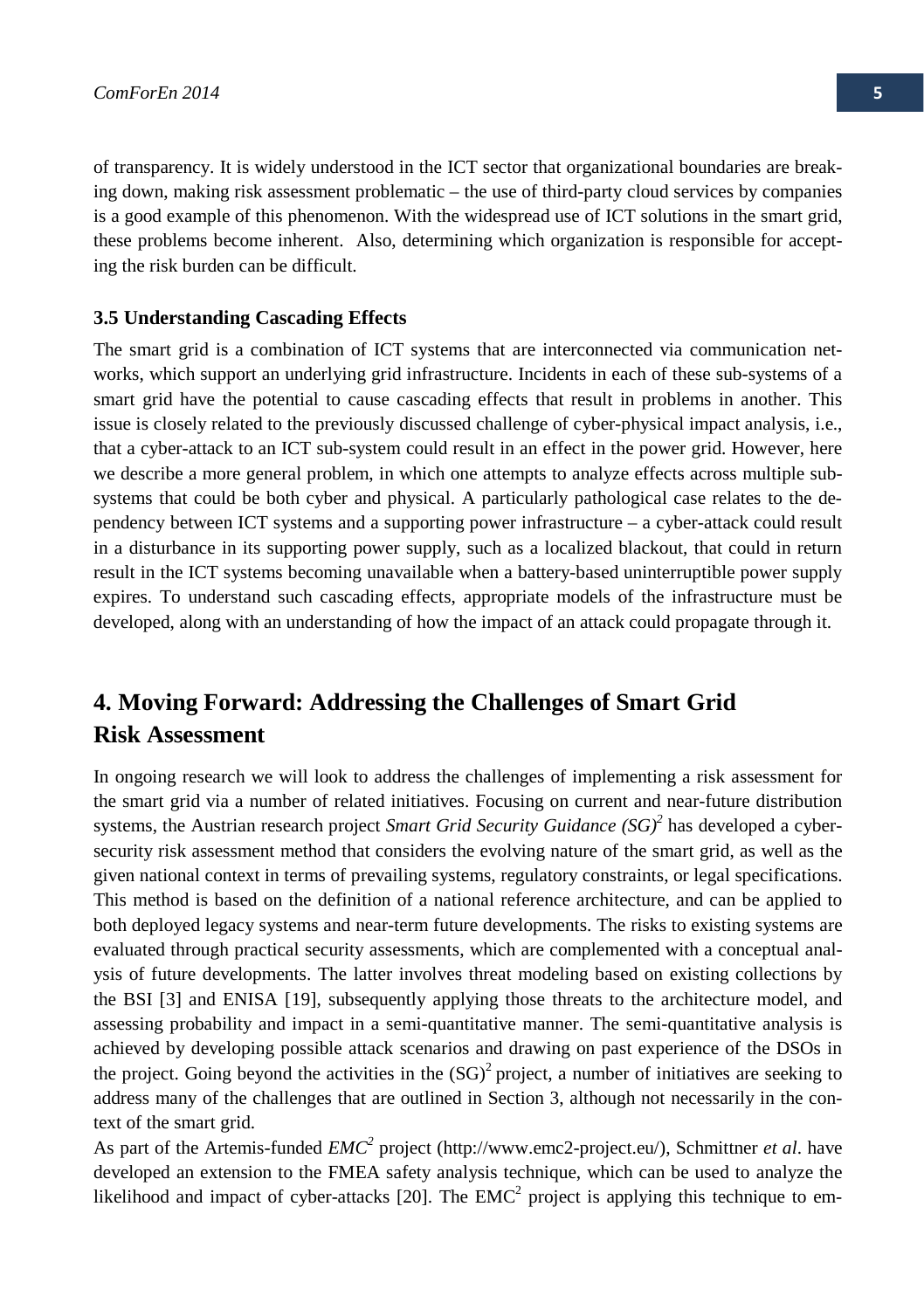bedded multi-core systems, such as those found in the automotive industry. This represents early work; further investigation is required, for example, to allow the direct comparison of security and safety-related incidents, and support analysts determining the measures that are associated with threat actors, such as their incentive and capability. Whilst the  $EMC<sup>2</sup>$  project focuses on analyzing safety and security aspects for embedded systems, the techniques can be tailored to the analysis of specific smart grid components and sub-systems.

The EU-funded *HyRiM* project (*Hybrid Risk Management for Utility Providers*, https://www.hyrim.net/) is developing novel risk analysis techniques that can be applied to utility networks, e.g., gas, electricity and transport networks. An aspect they are investigating in the project relates to analyzing cascading effects, whereby incidents in the electricity grid result in effects in a transportation system, for example. In order to approach this problem, the project will seek to combine analysis methods that are based on game theory [21] with those related to network theory [22]. As mentioned earlier, parallels can be drawn with the investigations being undertaken in HyRiM and those needed for smart grids, which is comprised of multiple interconnected power and ICT networks and sub-systems.

The EU-funded *SECCRIT* project (*Secure Cloud computing for Critical Infrastructure IT*, https://www.seccrit.eu) is investigating how to support the implementation of high-assurance ICT services, such as those that underpin critical infrastructure services, in the Cloud. In this regard, they have developed a cloud-specific threat and vulnerability catalogue that can be applied when understanding the risks associated with migrating services to the Cloud [23]. The catalogue is organized into categories that relate to the usage of Cloud, such as the use of virtualization technology. Additionally, they have created an extension to an existing risk assessment process that supports the modeling of ICT services in the Cloud and the analysis of risk scenarios, based on the aforementioned catalogue. Assessing the risks associated with Cloud usage has similar challenges as those for the smart grid: there are a number of organizations involved with potentially complex responsibilities with respect to risk, for example. Our future work will seek to leverage the results from the SECCRIT project, especially with respect to the use of the Cloud to implement smart grid ICT services – a deployment model that could be applied.

Finally, the EU-funded *SPARKS (Smart Grid Protection Against Cyber Attacks)* project is investigating cybersecurity and resilience for the smart grid (https://project-sparks.eu). As part of the project's research activity, it will investigate suitable risk assessment methods. As a starting point to achieve this it will draw upon the findings from the projects that have been previously discussed. A specific contribution the project will make relates to the simulation and modelling of attack scenarios, which can be used to understand the potential physical impact of a cyber-attack on the smart grid. At the time of writing, the project is investigating existing tools that can be used to simulate communication networks, e.g., OMNeT++ (http://www.omnetpp.org), and power systems, e.g., GridLAB-D (http://www.gridlabd.org/). The goal is to combine these tools and develop suitable models that simulate attack behaviour, for example. Furthermore, the project will seek to develop models that can be used to analyze the impact that tampering with measurement signals have on the control algorithms that will be realized for the smart grid. This activity will build on previous research carried out in the EU-funded Viking project, which investigated this issue for transmission systems [24]; an initial study is seeking to learn what will be the important control algorithms for the smart grid.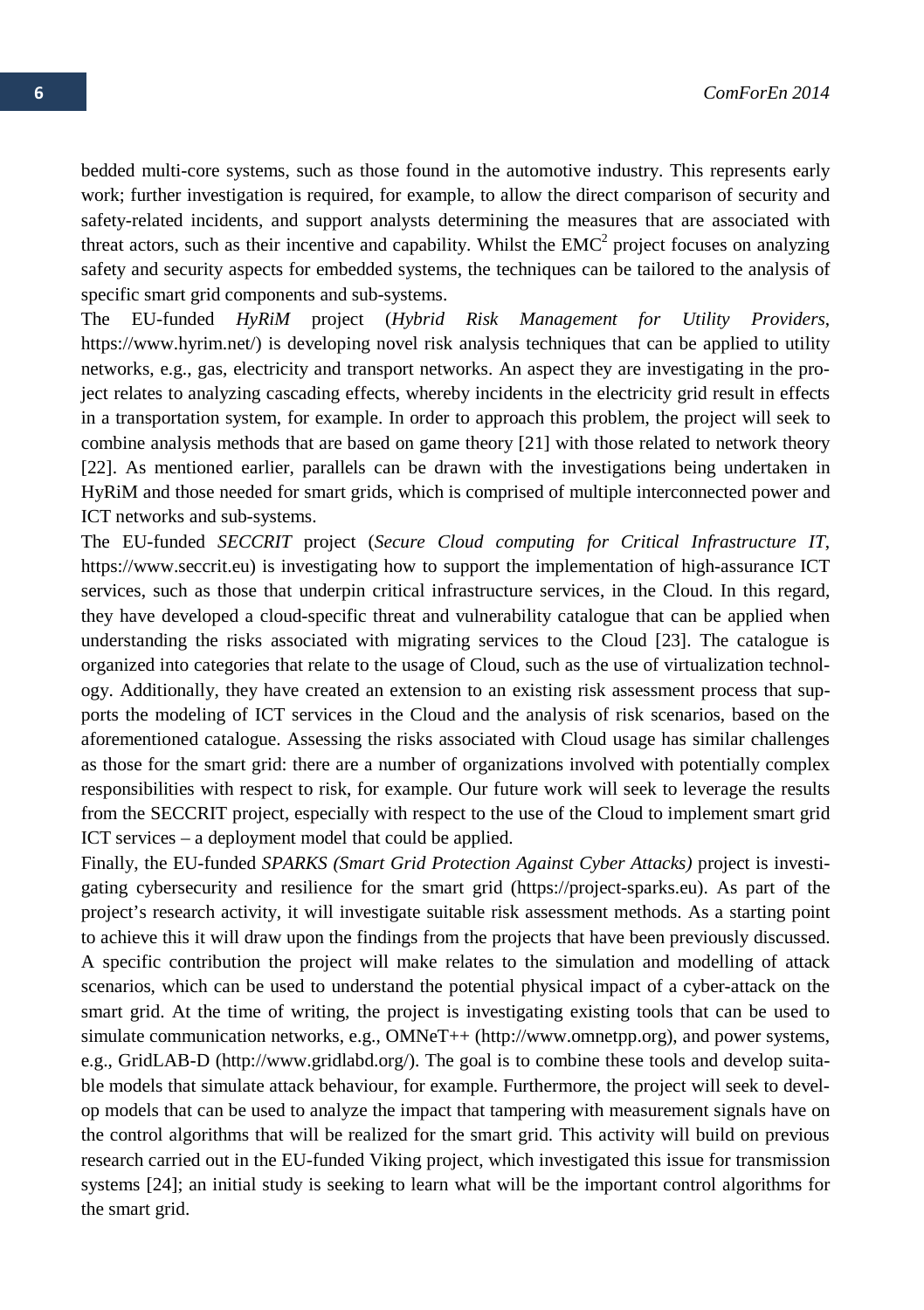An overview of how these projects address the different challenges that are outlined in Sectio[n 3](#page-2-0) is presented in [Table 1.](#page-6-0) A further aim of the SPARKS project is to develop an overarching risk assessment framework that can be used to address these challenges, drawing on results from the aforementioned initiatives. A starting point for reaching this objective will to examine the SGIS toolbox – a risk-driven approach to incorporating security into a use case analysis framework – which is described in the CEN-CENELEC-ETSI Smart Grid Coordination Group's *Smart Grid Information Security* documentation [11].

<span id="page-6-0"></span>*Table 1 Overview of the major contribution of the different initiatives with respect to the challenges outlined in Section [3.](#page-2-0) SS – Managing Safety and Security Risks, CP – Analyzing Cyber-physical Risks, LS – Understanding the Risks to Legacy Systems, CO – Complex Organizational Dependencies, CE – Understanding Cascading Effects.* 

| <b>Project Name</b>                   | SS | <b>CP</b> | LS | CО | CЕ |
|---------------------------------------|----|-----------|----|----|----|
| Smart Grid Security Guidance $(SG)^2$ |    |           |    |    |    |
| EMC <sup>2</sup>                      |    |           |    |    |    |
| <b>HyRiM</b>                          |    |           |    |    |    |
| <b>SECCRIT</b>                        |    |           |    |    |    |
| <b>SPARKS</b>                         |    |           |    |    |    |

## **5. Conclusion**

Future power grids will have to cater for many new requirements that can only be met through the support of a comprehensive ICT infrastructure. This changes the significance of cybersecurity issues: while safety and reliability aspects have been in the focus of security considerations for power grids so far, risks emerging from cybersecurity attacks must be considered in the future as well. However, cybersecurity risk management in smart grids is not a straightforward matter. ICTfocused risk frameworks cannot be readily applied to smart grids, due to their cyber-physical nature. While smart-grid-specific security recommendations do exist, they often fail to understand the particular challenges related to cybersecurity risk assessment in smart grids, such as the interrelation of safety and security risks, the mix of legacy and novel systems, or the potential of cascading effects. These challenges are currently being addressed in various research projects. The common goal of these efforts is to support smart grid stakeholders in understanding and assessing vulnerabilities and cybersecurity threats in smart grids, and to provide guidance on effective risk management by integrating cybersecurity and power systems security assessment approaches.

## **References**

- [1] NIST, Smart grid cyber security strategy and requirements, NISTIR 7628.
- [2] ENISA, Inventory of risk management/risk assessment methods and tools [http://www.enisa.europa.eu/activities/risk-management/current-risk/risk-management-inventory.](http://www.enisa.europa.eu/activities/risk-management/current-risk/risk-management-inventory)
- [3] Federal Office for Information Security (BSI), IT Baseline Protection Catalogs, http://www.bsi.bund.de/gshb, 2013.